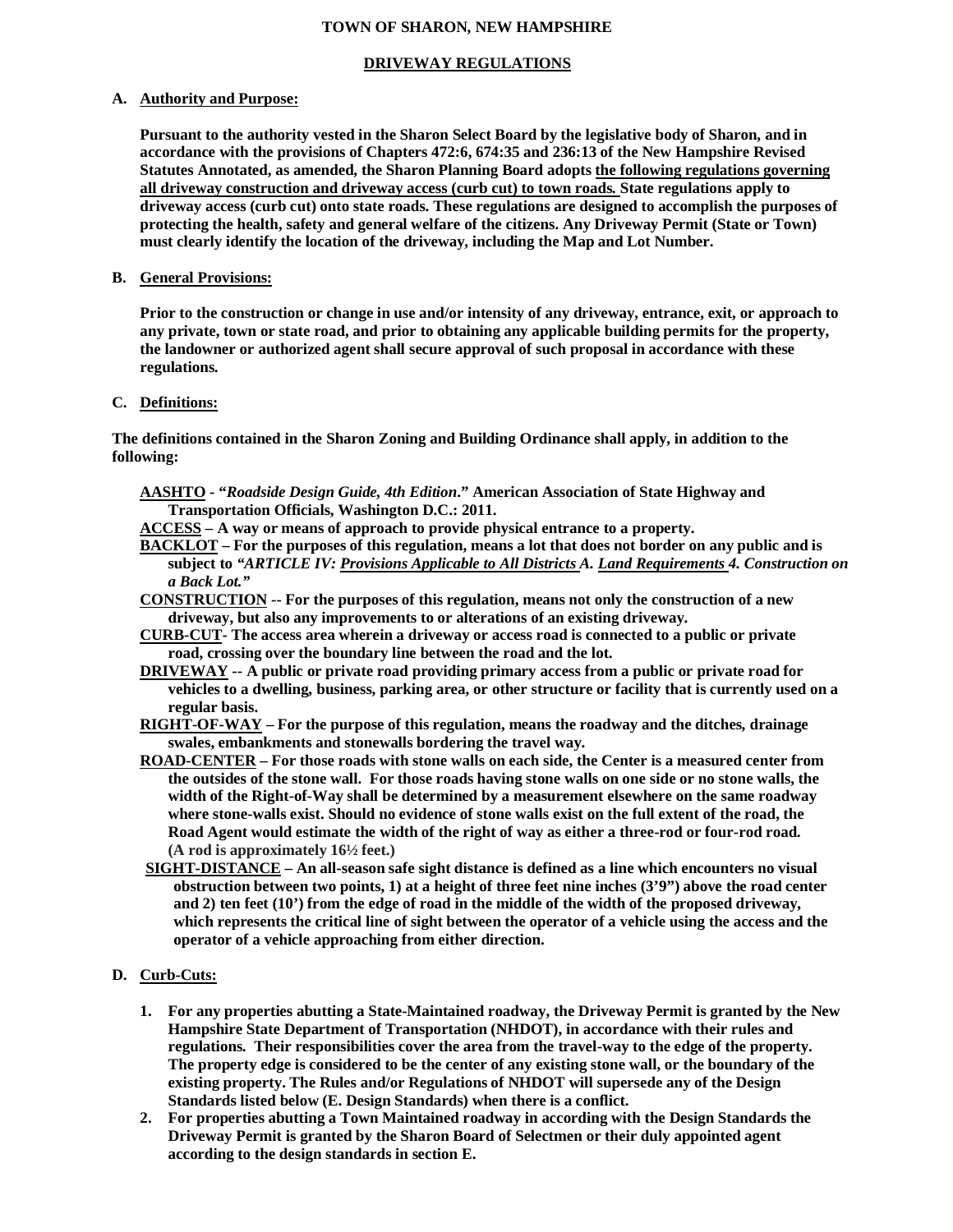# **E. Design Standards:**

- **1. In keeping with the recommendations for the all-season sight distance for driveways recommended by AASHTO, and considering weather and lighting conditions, such as snow, ice, fog, leaves and similar distractions, a minimum of a two-hundred and fifty foot (250') safe sight distance in each direction is required.**
- **2. No driveway shall be constructed within fifty (50) feet of an intersecting road.**
- **3. For purposes of snow removal, general maintenance, and protection of abutters, no driveway shall be constructed closer than ten (10) feet from abutting property lines.**
- **4. When two proposed driveways on the same side of the road are within fifty (50) feet of each other, the Select Board may require a common access to be used, for reasons of safety and topographical considerations.**
- **5. The driveway shall have a minimum width of twenty (20) feet at the intersection of the road and for a distance of fourteen (14) feet from the road and intersect the roadway at an angle of ninety degrees (+/- 5 degrees). In all cases the driveway shall be wide enough to accommodate emergency vehicles. The driveway entrance may be flared out as it approaches the road but shall not exceed thirty (30) feet at its widest point.**
- **6. Removal or replacement of any or all stone walls to provide for the proposed driveway is subject to provisions of** *"ARTICLE IV: Provisions Applicable to All Districts H. Stone Walls."*
- **7. The driveway entrance shall drop six (6) inches from the center of the road to a point at least six (6) feet in back of the ditch line without a culvert; if a culvert is required, the drop shall be one-quarter (1/4) inch per foot.**
- **8. If a culvert is required for proper drainage, it shall be a minimum of fifteen inches (15") in diameter and long enough to accommodate a three-to-one (3:1) side slope and to maintain the driveway width dimensions and a stable fore slope. It shall be of new galvanized steel, concrete or HDPE.**
- **9. The culvert may be required by the Road Agent to have a catch basin with a cover at the inlet end and a concrete or stone header at the outlet end. The culverts shall be installed by the landowner under the supervision and with the approval of the Road Agent.**
- **10. Driveways shall not interrupt the natural or ditch line flow of drainage water. Where shallow ditch lines or natural drainage courses exist, driveways may be swaled at a point beyond the shoulder to accommodate the flow of storm water.**
- **11. The drainage ditch shall be six (6) inches below the outlet end of the culvert and drop at least onequarter (1/4) inch per foot to the nearest point of drainage relief.**
- **12. In any case where the driveway to be constructed has a slope of ten percent (10%) or greater, or the land on which a driveway is to be constructed has a slope of fifteen percent (15%) or greater, all measurements and requirements may be increased as recommended by the Sharon Road Agent and approved by the Select Board.**
- **13. Any driveway crossing a wetland or body of water shall have all permits required by the State of New Hampshire and the town of Sharon.**
- **14. There shall be no more than one (1) primary access to a single parcel of land unless a need for multiple access can be demonstrated.**
- **15. The grade of the driveway away from the roadway surface shall be constructed to slope away from the surface for a distance equivalent to the existing ditch line; water cannot go onto the road. This slope shall be a minimum of one-quarter inch (1/4") per foot.**
- **16. A paved apron shall be required after completion of the driveway, except for temporary driveways (logging or similar temporary operations) where gravel will be required to protect the road travel surface and edge and approved by the Road Agent. A catch basin and/or culvert may be required.**
- **17. No tracked vehicles shall be off-loaded on town maintained public roadways.**
- **18. Any bridges shall be constructed in accordance with sound engineering practices as per State Regulations and RSA's and as approved by the Select Board.**
- **19. No structures (including buildings), permanent or portable signs, lights, displays, fences, walls, etc. shall be permitted on, over, or under the road right-of-way.**
- **20. Driveways providing access for multi-unit residential, commercial, or industrial uses shall be designed to conform with good engineering practices using the most recent NHDOT rules, currently "***Declaratory Ruling No. 2000-01 Driveway Permits***."**
- **21. The Select Board may require engineered plans that include topography, wetlands, grading, erosion control or other such details as considered by the Board to be necessary for the specific site, especially for driveways with grades over ten percent (10%), slopes greater than fifteen percent (15%), or that are longer than one hundred (100) feet**.